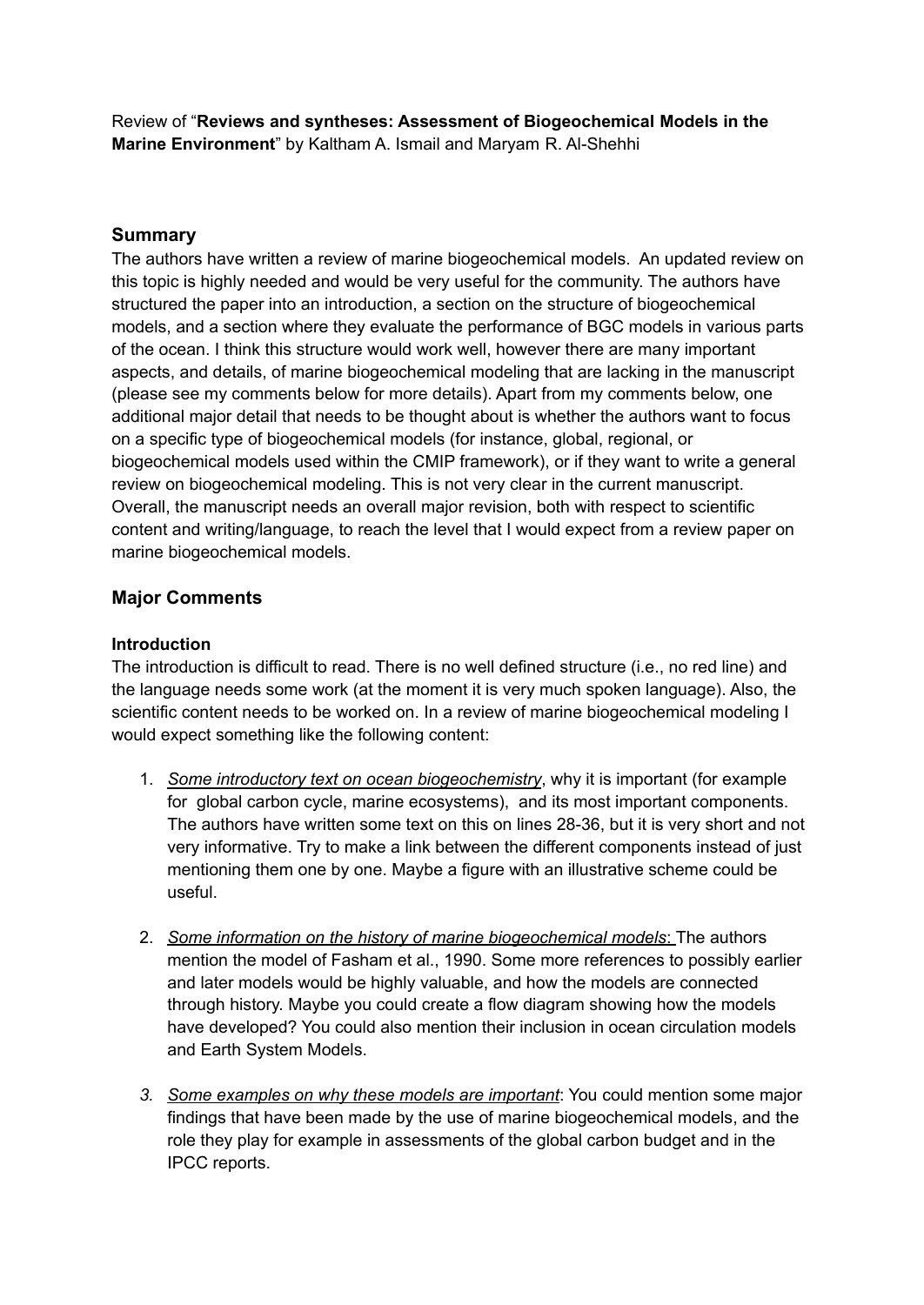# **Section 2: Biogeochemical modelling approaches**

It is unclear to me why you have chosen these three types of classes for biogeochemical models, specifically? In my opinion the classes are not that distinct, and with this classification you are missing several important aspects of biogeochemical models. I would suggest you have the following subsections under section 2:

### 2.1 Classical NPZD models

I like that you start with this section. It is important as it explains the most simple biogeochemical model possible.

# 2.2 Adding more elements (other nutrients and carbon)

Here it would be interesting if you could describe the rationale behind including other elements, including carbon, phosphorus, iron, oxygen. You should describe that the most common way to represent the content of the different elements in plankton is by using the Redfield ratio, and what implications this has for the representation of biogeochemical cycling. You should also describe that there are models that use a flexible stoichiometry approach. In relation to this you can discuss the Droop-papers. Why do some models take into account chlorophyll?

Here (or in the introduction) you can also mention that all BGC models have not been developed from plankton models, and that HAMOCC initially was a pure inorganic carbon cycle model and was utilised to evaluate both the 12C cycle and the ocean model residence time properties.

# 2.3 Increasing the biological complexity

Here you can describe the approaches used to represent several types of plankton, i.e. functional types. What functional types are the most common ones to include? What traits do they have? In relation to this you should discuss the inclusion of silicate (and diatoms). It would also be useful to take up nitrogen fixers here, and the process of nitrogen fixation.

#### 2.4 The addition of several classes of organic matter and bacteria

Many biogeochemical models have several classes of organic matter (of different lability). An overview of these would be useful.

#### 2.5 Sediment interactions

It would be useful with some text on the representation of sediment biogeochemistry in a review paper on biogeochemical models. Some biogeochemical models lack a sediment model. Does this matter?

#### **Section 3: Determination of the biogeochemical parameters**

I have several remarks on this section:

1) The title is very vague. I would suggest something like "Applications of biogeochemical models".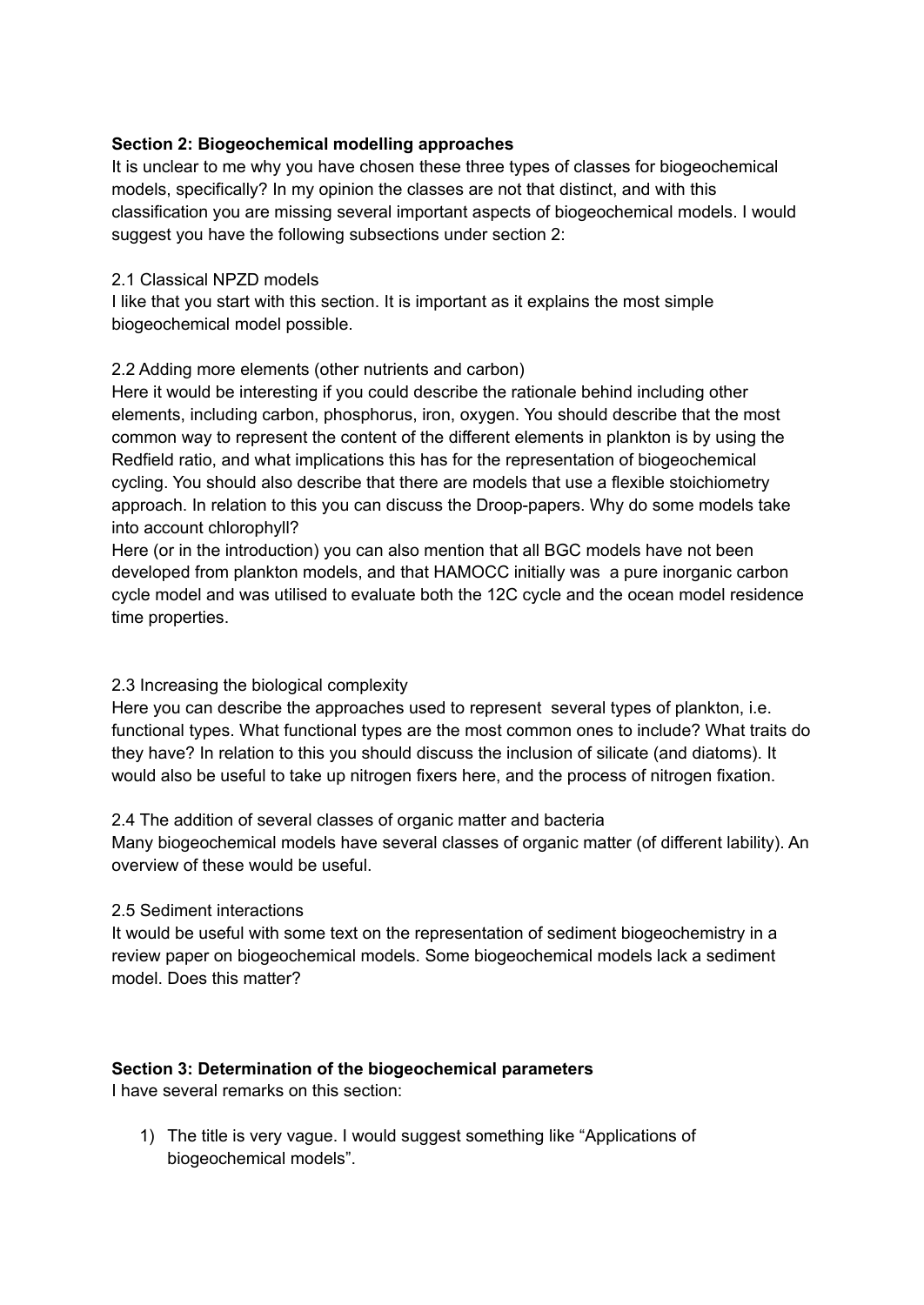2) The content of this section needs a major revision. In a review paper on marine biogeochemical models, I would expect a section discussing the ability of these models to represent marine biogeochemical cycles. This includes several aspects; i) spatial variations (both vertical and horizontal), ii) temporal (including seasonal, interannual, decadal) variations. You do not necessarily have to discuss this for all state variables, but you can pick out important examples from the literature. At the moment you are mostly discussing the models' abilities to simulate spatial (?) variations by mentioning correlation coefficients and bias, but this does not tell the reader much. Please be more precise in your description. For example, do the models reproduce the deep oxygen minimum zones, and the high chlorophyll concentrations in the North Atlantic? Do they simulate the observed interannual variations in seawater pCO2? You can divide the section into some major zones that you discuss, for example the tropical, subtropical, seasonally stratified seas/oceans/high nutrient-low chlorophyll zones/ etc… If you want to bring in examples from smaller seas, as you do, this could also be very useful, but please structure the text better. At the moment it is jumping forth and back between regions, making it difficult to follow.

You have to provide a deeper discussion on the fact that the performance of biogeochemical coupled to ocean circulation models highly depends on the performances of the physical models. Therefore, you should be careful when you compare different models with different biogeochemical structure, and also different physical models. If they have different physical models, you cannot attribute the differences to the biogeochemistry.

- 3) Within this section I would recommend you not to only discuss the performance of the biogeochemical models, but also their applications, i.e., some examples of what scientific questions that can be answered with these models. Some examples are process studies, future projections, near-time predictions and forecasts, and reconstructions. In your manuscript you do not mention paleo-oceanography and future projections. I think that these are important applications that should be mentioned. If you want to specialize your review on "present days", please state so clearly somewhere in the beginning of the manuscript.
- 4) In this section, I would also expect a discussion on major issues and uncertainties related to these models, and a paragraph on their future development.
- 5) Please carefully revise the language and your formulations.

# **Equations**

I think that it is enough that you show equations 1-4 in your paper. These give the basic idea of biogeochemical models. For more complex formulations, you can refer to model description papers. In other words, you can remove equations 5-14.

# **Figures**

I cannot see that you refer to figure 1?

# **Table 5**

This table is very difficult to read. How do you determine what are key biogeochemical variables? Moreover, I do not think that it is fair to determine their performance just by mentioning numbers representing correlation or bias. It does not say much (see my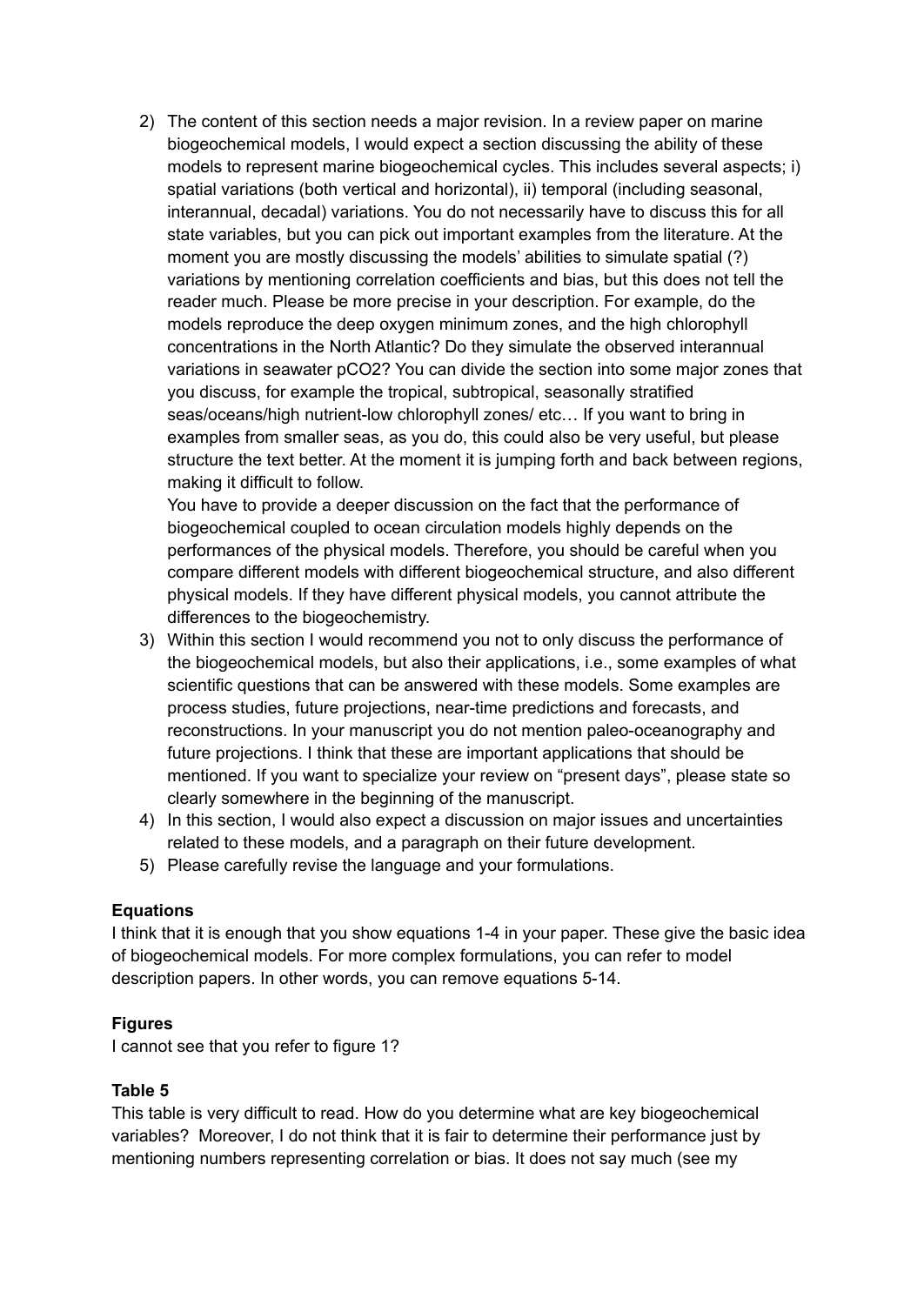comments above). I would completely remove the column on performance, and rather include some figures showing the performance of various models.

Maybe you could consider having a table like Table 1 in Seferian et al., 2020..

# **Minor Comments**

L11-12: Replace "Therefore, this review…" with "This review …"

L13: Replace "Then, applications of these …" with "Applications of these…"

L16: Replace "models based on functional group approach when coupled to high-resolution physical models" with "models with a functional group approach coupled to high-resolution physical models"

L17: With "good estimates of surface nutrients" I guess that you mean "good spatial distribution of surface nutrients"? Please clarify this in the text.

L19: I suggest to remove "suitable"

L17-20: why do you mention correlation coefficients for the functional group models, and coefficients of determination for the NPDZ models?

L16 & L19: On line 16 you write functional group models coupled to high resolution models, but on line 19 when you write about the NPZD models, you do not mention anything about the resolution. From this the reader get the impression that you only look into high resolution models in the first case, but not in the second. I would suggest just to remove the "high resolution"

L25-26: I do not agree with this: NPZD models are also commonly used for studying biogeochemical cycling. Rather, models with functional groups have been developed for questions more oriented towards ecosystems (Baird et al., 2022).

L39: Models that include fishes and whales are not biogeochemical, but ecological models. Please remove fishes and whales.

L127-140: This text does not fit under this subsection. I would suggest you to distribute it under the other subsections of section 2 that I suggested you to include.

L127-130: I get the impression that this part describes the introduction of nitrogen fixation, but you do not mention it explicitely.

L146: replace "which is a pure inorganic carbon" with "which initially was a pure inorganic carbon" (today HAMOCC includes biology)

L281-283: Are you sure that a better representation of chlorophyll is a result of the inclusion of several functional types? There are many other parameters that may differ between these models (as you for example write on L286-289)